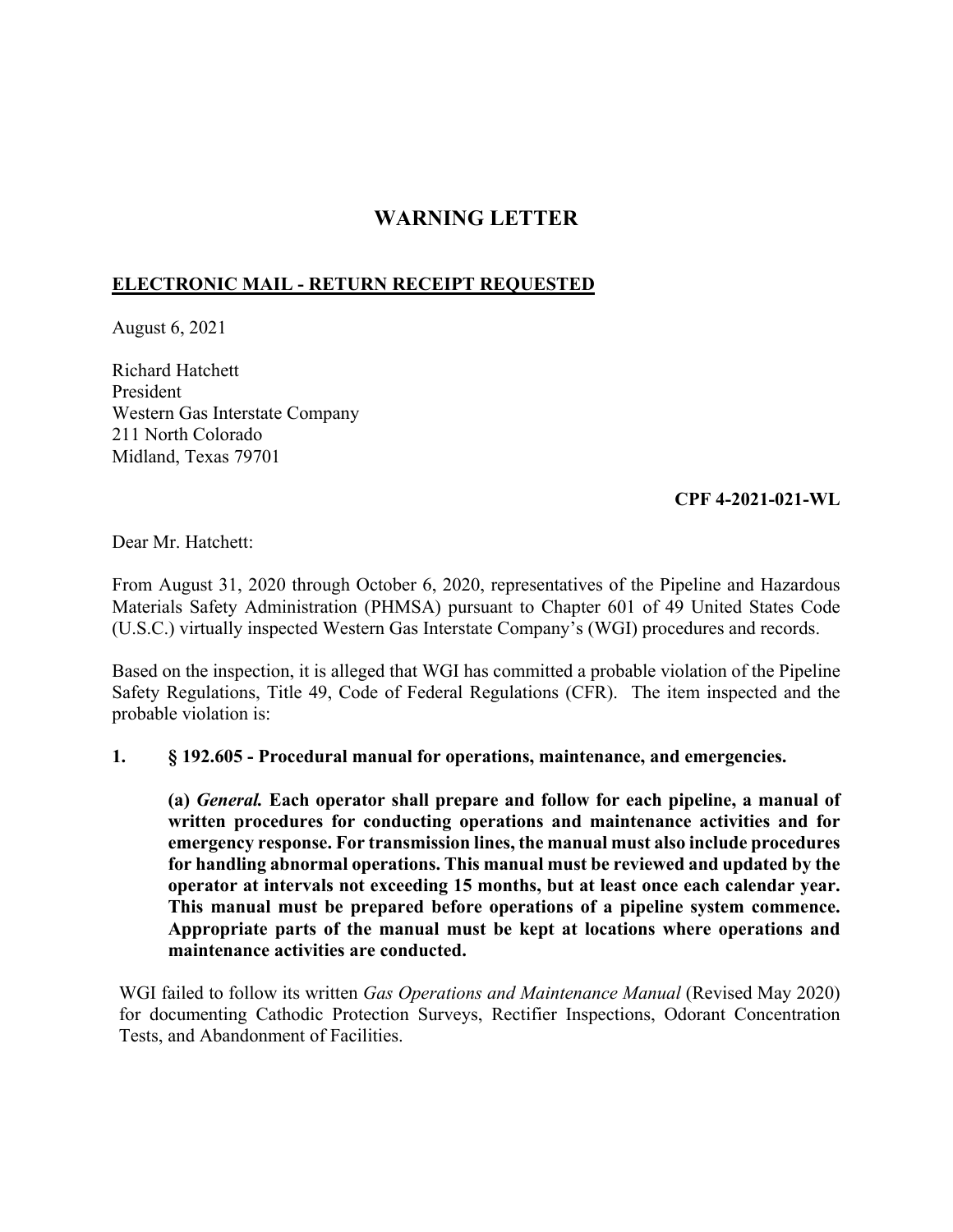PHMSA reviewed WGI's Cathodic Protection Annual Survey Report and discovered that no cathodic protection readings were recorded for the B-100 Hinchey Test Station in the calendar year 2019. WGI explained that the B-100 Hinchey Test Station had no readings due to a damaged or defective test lead repaired on October 1, 2020. WGI failed to follow its *Gas Operations and Maintenance Manual, Remedial Action to Correct Deficiencies, P-192.465(d)* (Revised: May 2012) procedure*,* which requires "Upon the discovery of a cathodic deficiency that cannot be corrected onsite, immediately contact the District / Division Manager" and "Remedial action will be started and documented using F-192.465(d)." WGI could not provide this documentation at the time of the inspection.

Second, WGI failed to follow its *Gas Operations and Maintenance Manual, P-192.465(b), Inspect/Test/Repair Rectifier* (Revised: May 2019) procedures using the appropriate forms to document and record rectifier readings. WGI recorded its inspections from calendar years 2015 through 2020 in a spreadsheet rather than the correct form, WTG-1200 Rectifier Inspection, as stated in its O&M procedure P-192.465(b).

 not maintain Odorant usage test reports for accuracy and completeness on WTG Form F-1301 for Third, WGI failed to follow its *Gas Operations and Maintenance Manual, P-192.625, Odorization of Gas* (Revised: May 2016*)* procedure using the appropriate forms to document and record odorant usage and concentration reports for the Beaver District. PHMSA inspectors found that WGI's Odorant concentration test results were not documented correctly utilizing WTG Form F-1303, as stated in its O&M procedure P-192.625. In addition, WGI did calendar years 2019 and 2020.

Fourth, WGI failed to maintain records of abandonment or deactivation of pipelines and facilities as required by § 192.709(c). WGI indicated that the abandonment of the pipeline segments was performed but failed to follow its *Gas Operations and Maintenance Manual, P-192.727, Abandonment or Inactivation of Facilities* procedure by using Form F-192.727. The following records were not provided for the abandonment of segments:

- 2016 WGI East Line, Texhoma, Texas & Oklahoma Re-route abandoned approximately 1.95 miles of 6" steel pipeline;
- 2016 WGI East Line, Tyrone, Oklahoma HWY 54 Road Expansion abandoned approximately 2.4 miles of 4-inch steel pipeline; and
- 2019 WGI West Line, Stratford, Texas Re-route abandoned approximately 0.85 miles of 6-inch and 2.13 miles of 4-inch steel pipelines.

In each of the above-referenced instances, WGI failed to follow its *Gas Operations and Maintenance Manual* procedures to document work performed.

Subsequent to the inspection, PHMSA requested that WGI submit evidence to reflect the information was transferred to the appropriate forms. WGI provided documentation related to cathodic protection, rectifier readings, and odorization in the correct format; however, the requested abandonment records were not provided.